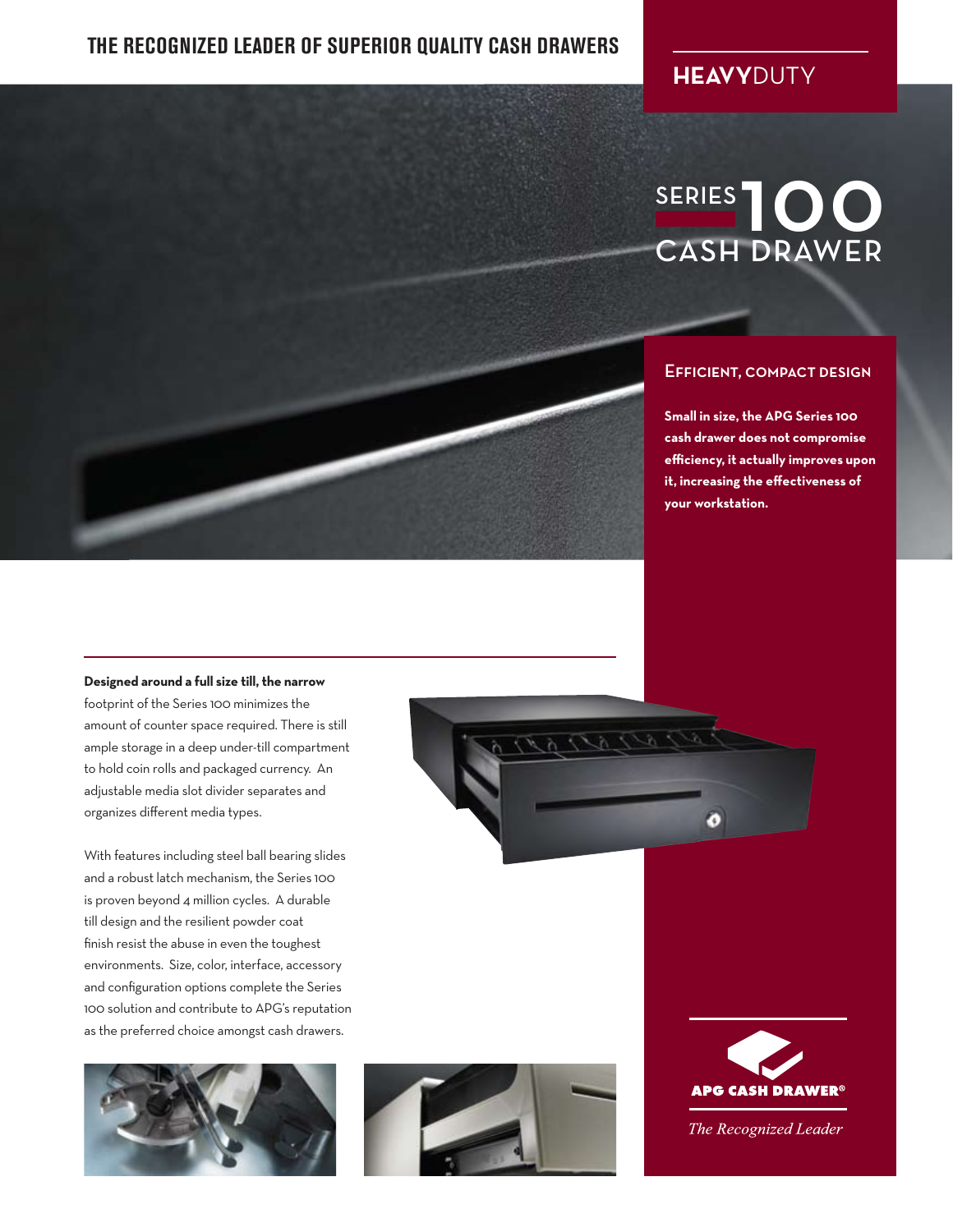## SUPERIOR FEATURES, SUPERIOR FUNCTION  $\blacksquare$



### KEY FEATURES **OF THE SERIES 100**



**a | Adjustable Media Divider** Media divider easily snaps in and out of place for several organization options.

**d | Narrow Footprint** Heavy duty slides tucked under the till saves space.



**b | MultiPRO® Interface** The MultiPRO interface adapts to most POS platforms.

**e | Heavy Duty Latch Mechanism** Provides consistent operation.



**c | Four–Function Lock** Proven four–function lock offers several levels of security: locked closed, locked open, online, manual open.

**f | Injection–Molded Inner Drawer** Coin roll storage and configurable compartments.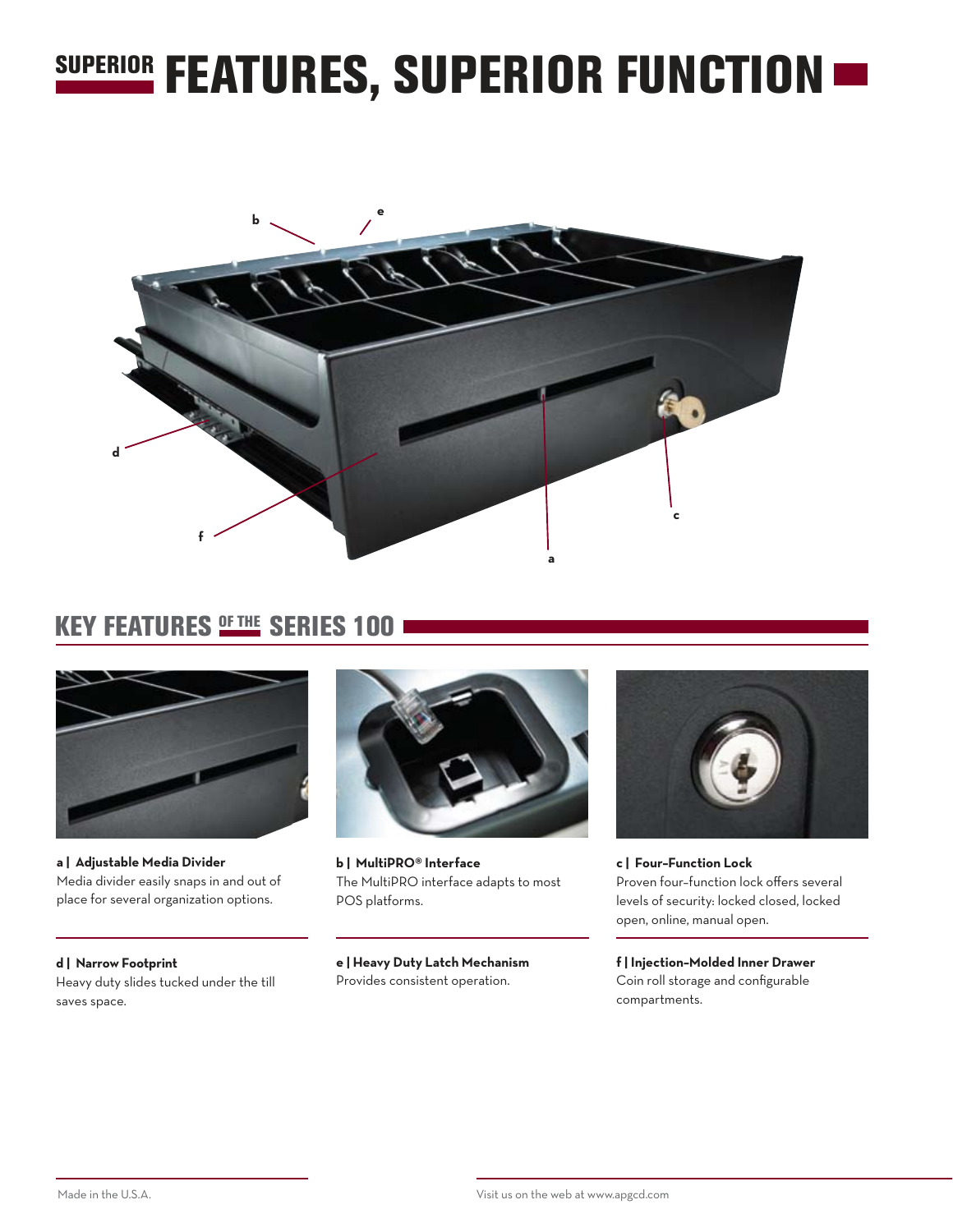# PROVEN DURABILITY



**An adjustable media slot divider organizes different media types.**

## EXCEPTIONAL COMPONENTS AND CONSTRUCTION



**Industrial–Grade Steel Ball Bearing Slides** Ensures effortless performance and durability.

#### **Rugged Materials**

Sturdy steel, durable plastics and a resilient powder coated finish are able to resist the toughest environments.



**Heavy Duty Latch Mechanism** A perfect balance between ease of operation and robust construction.

#### **Robust Engineered Suspension**

Guarantees seamless performance.



**Heavy Duty Till** Equipped with strong dividers and comfort coated hold downs.

**Reliablity** Tested to 4 million operations.